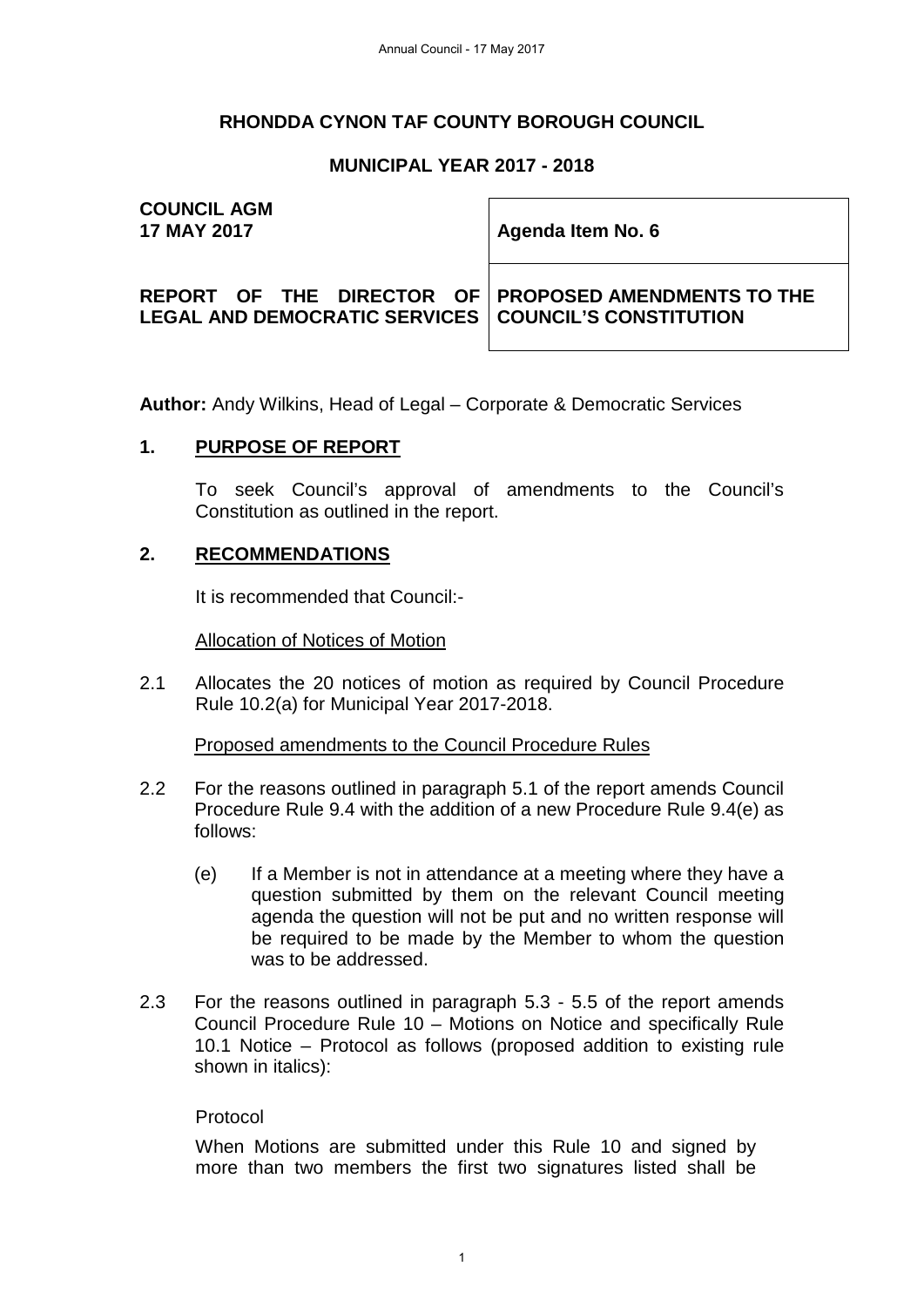deemed to be those of the Proposer and Seconder. Seconders to notices of motion under this Rule 10 shall be deemed to have given their consent to their names being used. *The act by a Member of seconding a notice of motion shall not count against the Seconder's Group, or if unallocated his or her's, allocation of motions agreed in accordance with Rule 10.2(a).* 

#### Proposed amendments to the Overview and Scrutiny Procedure Rules

2.4 For the reasons outlined in paragraph 6.1 of the report the Overview and Scrutiny Procedure Rules be amended to introduce new Rule 17.1B relating to the procedures for conduct of 'call-in' meetings as follows:

#### 17.1B Procedure at call-in meetings held under Rule 17.1

- (1) Declarations of interest (including whipping declarations).
- (2) Welcome by Chair outlining reason for call-in meeting as per details recorded on the notice of call-in form.
- (3) Chair to invite the three Members who have signed the notice of call-in form to present their submission(s) to the Overview and Scrutiny Committee as to why they consider the relevant decision should be referred back to the decision maker for reconsideration, having regard to the reasons set out in the 'notice of call-in form.
- (4) Chair to invite relevant Director(s) to respond.
- (5) Chair to give any Cabinet Member(s) present the opportunity to address the Committee.
- (6) Chair to invite any other Members of the Committee to speak (and with the Chair's permission any non-Committee Members present, who are eligible to attend, and wish to speak).
- (7) If necessary, the Chair to invite any relevant Director/Cabinet Member present to respond to a Member's question.
- (8) Chair to invite one of the three signatories to the call-in to make a final address to the Committee membership.
- (9) Chair to put the matter to the vote.
- (10) Legal Officer present to summarise the effect of the Committee's decision in accordance with Overview and Scrutiny Procedure Rules 17.1(e) and 17.1(f) and thereafter communicate the Committee's decision to the Secretary to the Cabinet.
- 2.5 For the reasons outlined in paragraph 6.3 of the report amend the final paragraph of Overview and Scrutiny Procedure Rule 17.2(a) as follows:

Decisions taken as a matter of urgency must be reported to Council on a three-monthly cycle, together with the reasons for the decision(s) being urgent.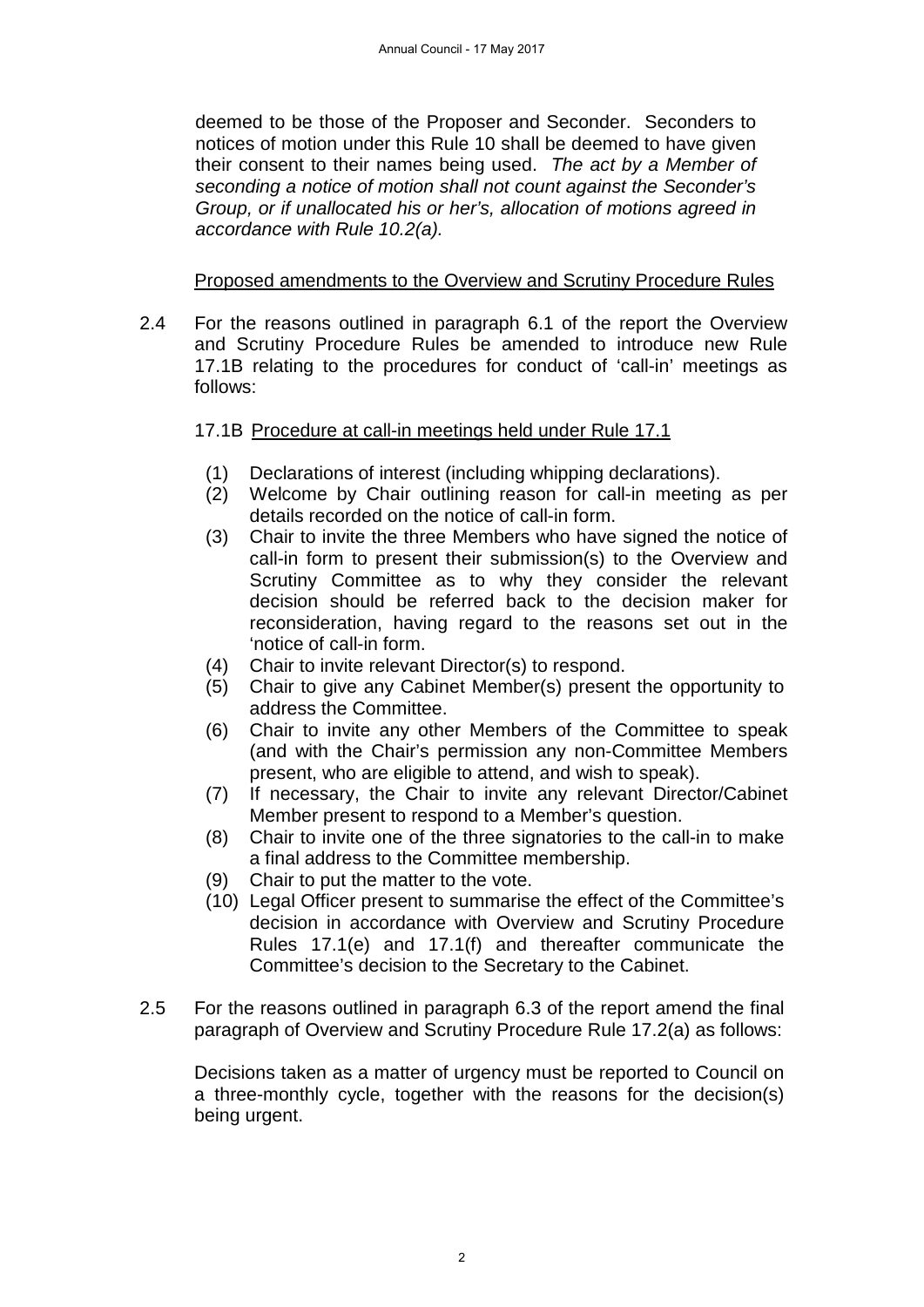#### Development Control Committee – Proposed amendments

- 2.6 For the reason outlined in paragraph 7 of the report renames the Development Control Committee to Planning and Development Committee.
- 2.7 Notes new legislation which prescribe requirements relating to the size and composition of local authority Planning Committees (and subcommittees) in Wales, specifically that such Committees are to comprise no less than 11 Members and no more than 21 Members of the Authority. In relation to this Council and multi-member wards, only one Member of the ward is eligible for appointment to the Planning Committee (or any sub-committee).
- 2.8 For the reason outlined in paragraph 7.5 of the report amend Council Procedure Rule 7 to reflect new legislative requirements as follows:

Council Procedure Rule 7. – Quorum (amended as shown in italics):

#### **Quorum**

*Save for meetings of the Development Control/Planning and Development Committee t*he quorum of a meeting will be one quarter of the whole number of Members.

During any meeting, if the Mayor*/Chair* counts the number of Members present and declares there is not a quorum present, then the meeting will adjourn immediately. Remaining business will be considered at a time and date fixed by the Mayor*/Chair*. If he/she does not fix a date, the remaining business will be considered at the next ordinary meeting.

If a Member is on Family Absence and it would be difficult to replace that Member on a temporary basis, the Mayor can request that Member to attend a meeting if it might otherwise be inquorate.

*No business is to be transacted at a meeting of the Development Control/Planning and Development Committee unless at least half of the total number of members of the Committee, rounded to the nearest whole number, are present.*

2.9 Notes new legislative requirements which explicitly prohibit the use of substitute members in the absence of appointed members on Planning Committees and that this requirement is already incorporated into the Council Procedure Rules by existing Procedure Rule 22. 'Appointment of Substitute Members for Certain Committees'.

#### Lay Member of Audit Committee

2.10 For the reason outlined in paragraph 8.2 and 8.3 of the report determines whether or not to reappoint Mr. Roger Hull for a further term of office until the next County Borough Council elections or initiate an appointment process for a new lay member of the Audit Committee.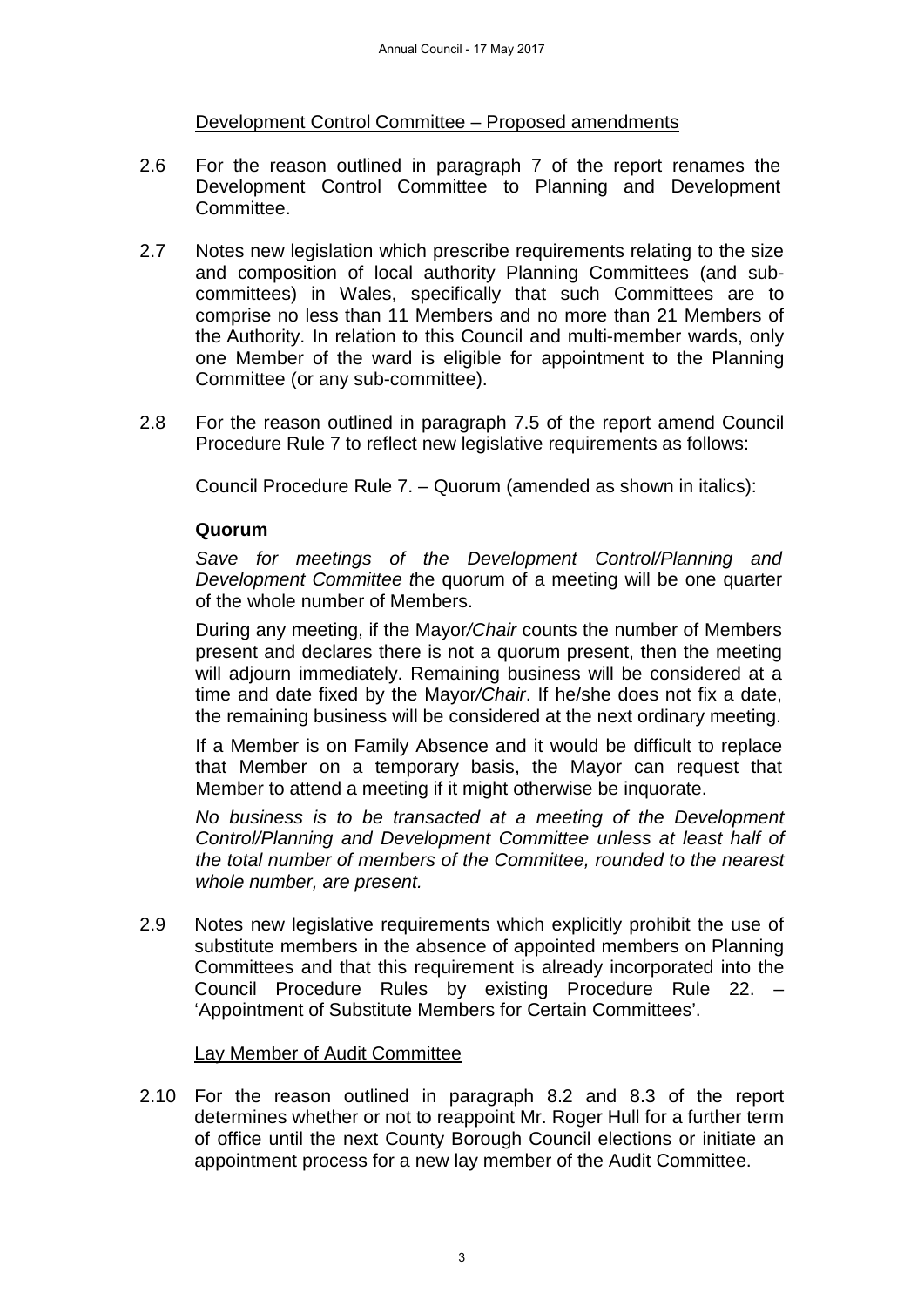2.11 That the Director of Legal and Democratic Services amend the Council's Constitution to reflect the required amendments detailed in the above recommendations and make any consequential changes.

## **3. BACKGROUND**

3.1 The Council's Constitution was adopted in May 2002 and sets out how the Council operates, how decisions are made and the procedures which are followed to ensure that they are efficient, transparent and available to local people. The Constitution is a `living document` in that it is constantly being updated and revised to reflect new Government legislation, guidance and improvements in procedures gained in light of experience.

## **4. ALLOCATION OF NOTICES OF MOTION**

- 4.1 Council Procedure Rule 10.2(a) specifies that motions of which notice must be given be limited to a maximum of 20 in each municipal year and the allocation between political groups for the following municipal year shall be determined at the Annual Meeting.
- 4.2 For the last municipal year the Notices of Motion were allocated on the following basis:

Labour – 11 Plaid Cymru - 5 Independent Group – 2 Democratic Alliance Group - 1 Unallocated Member (1) - 1

4.3 The 20 motions need to be allocated for the Municipal Year 2017-2018.

#### **5. PROPOSED AMENDMENTS TO THE COUNCIL PROCEDURE RULES**

#### Member's Questions

- 5.1 At the Council meeting held on  $30<sup>th</sup>$  November 2017 the previous Director of Legal & Democratic Services, in response to a point of order raised by a Member, clarified that as a Member was not in attendance to ask a question as submitted by them the question had not been put and therefore no written responses were required. It was agreed this would be further clarified with a proposed amendment to the Council Constitution at the AGM in May 17.
- 5.2 Accordingly it is recommended Council Procedure Rule 9.4 be amended and a new procedure rule, Procedure Rule 9.4(e), be added to the Council Procedure Rules as follows: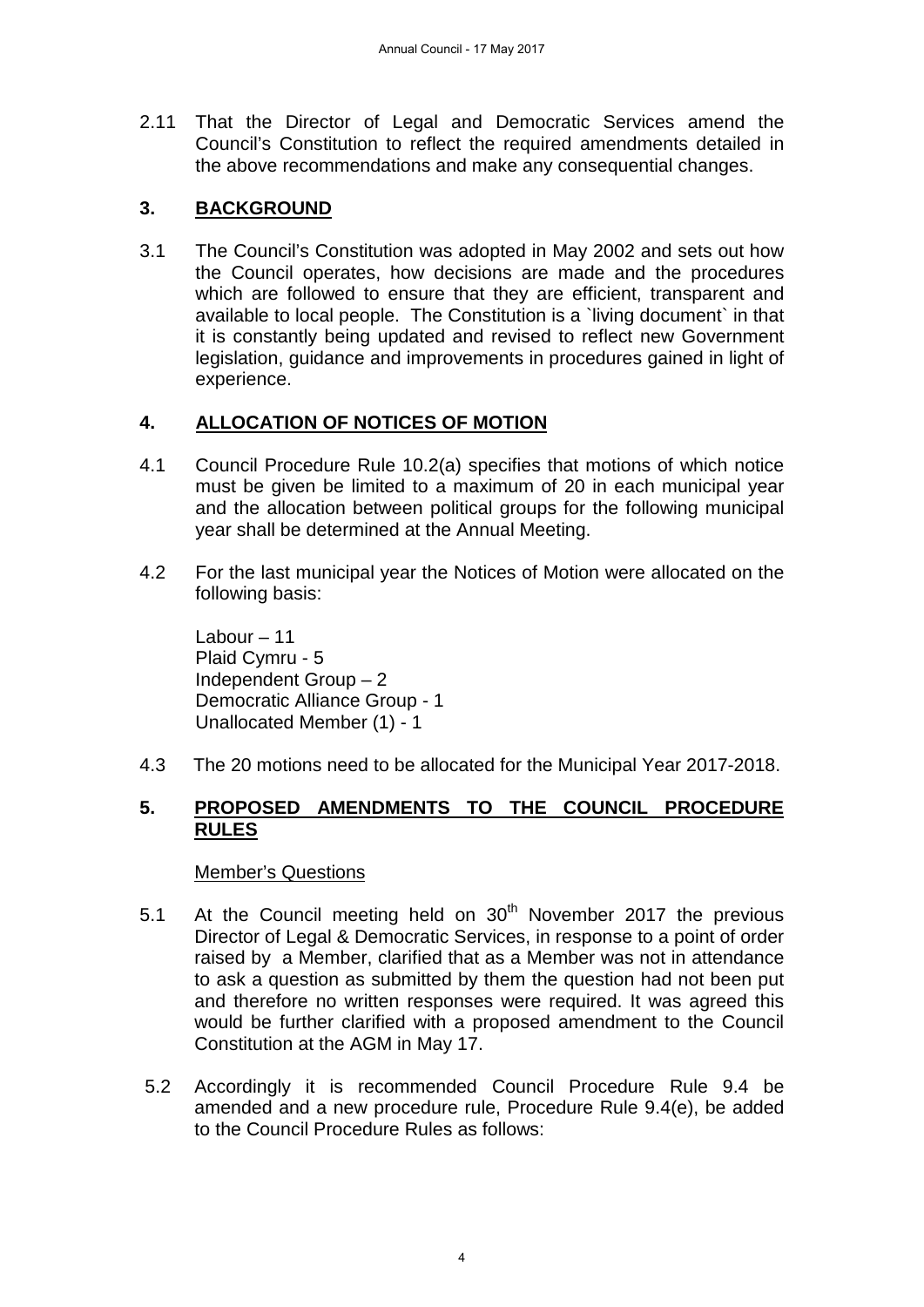(e) If a Member is not in attendance at a meeting where they have a question submitted by them on the relevant Council meeting agenda the question will not be put and no written response will be required to be made by the Member to whom the question was to be addressed.

#### Notices of Motion

- 5.3 During the previous Municipal Year a Member raised a query with the Director of Legal &Democratic Services in relation to the allocation of notices of motion. Their understanding was that where the proposer of a Notice of Motion is seconded by a Member from his/her own Group then only one Notice of Motion from that Group's yearly allocation is used but if the seconder of a Motion comes from another Group, then the act of seconding will count against that Member's Group allocation i.e. there would be two allocation debits.
- 5.4 The Director of Legal & Democratic Services' view is that the Procedure Rules as currently drafted make no mention of this formulation and that a single unallocated member (who is allocated a Notice of Motion) is very unlikely to ever find a seconder to any Notice of Motion he/she may wish to propose if that seconder's support goes against the seconder's Group annual allocation. Further that unallocated Member could find him/herself unable to find a seconder because all other Groups have used up their annual allocations. Whilst the role of seconder is one which is crucial to the Council's Procedure Rules (in so far as the rules of debate are concerned) the seconder's status does not extend to influencing the rules of allocation.
- 5.5 It is acknowledged that this issue is open to debate and therefore it is proposed the Council Rules of Procedure be amended to clarify that the actions of the seconder are not going to prejudice a Group's annual Notice of Motion allocation.
- 5.6 Accordingly it is recommended the following amendment be made to Council Procedure Rule 10 – Motions on Notice and specifically Rule 10.1 Notice – Protocol as follows (proposed addition to existing rule shown in italics):

#### **Protocol**

When Motions are submitted under this Rule 10 and signed by more than two members the first two signatures listed shall be deemed to be those of the Proposer and Seconder. Seconders to notices of motion under this Rule 10 shall be deemed to have given their consent to their names being used. *The act by a Member of seconding a notice of motion shall not count against the Seconder's Group, or if unallocated his or her's, allocation of motions agreed in accordance with Rule 10.2(a).*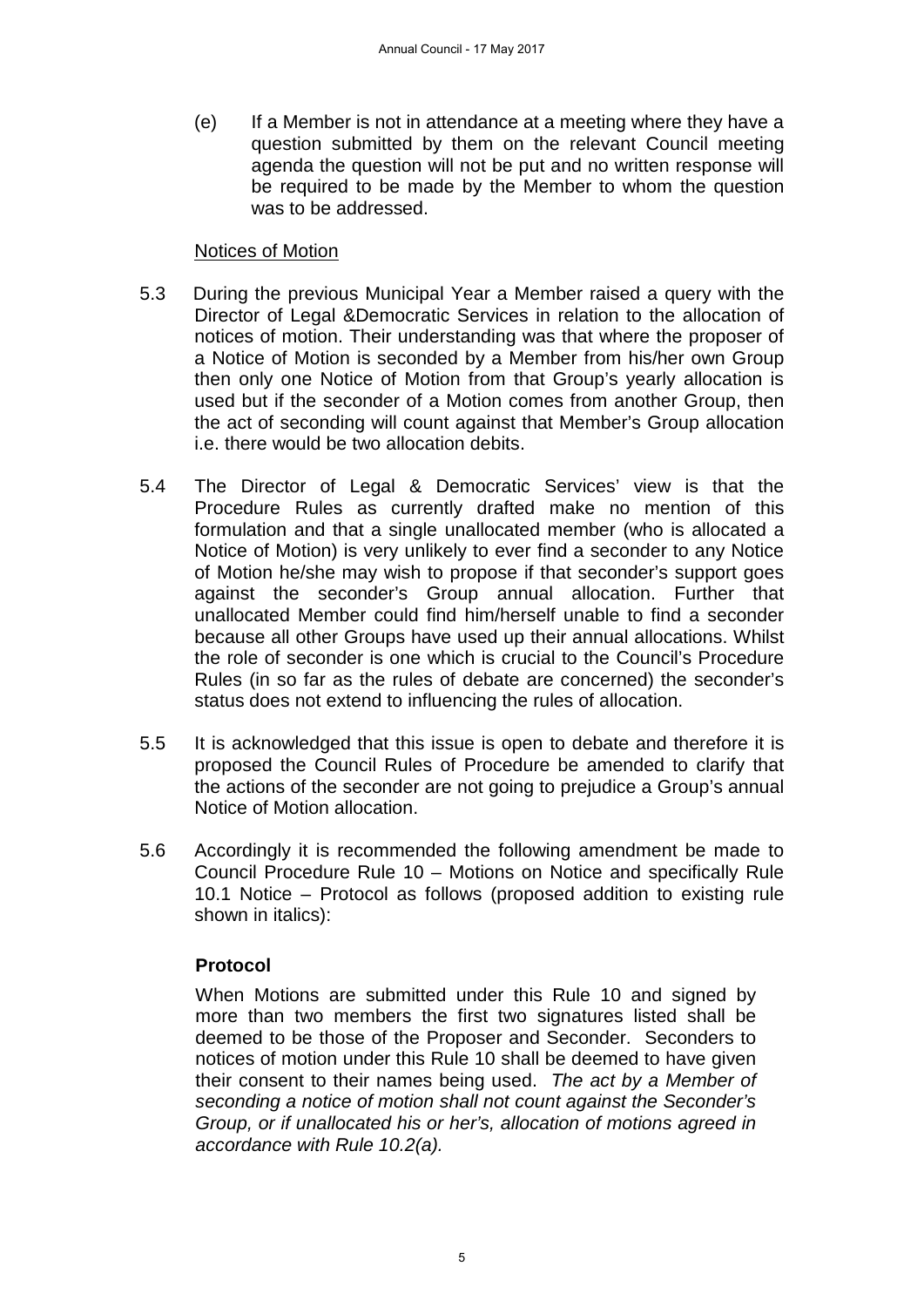#### **6. PROPOSED AMENDMENTS TO THE COUNCIL'S OVERVIEW AND SCRUTINY PROCEDURE RULES**

- 6.1 There is currently no procedure contained in the Overview and Scrutiny Procedure Rules as to the conduct of Overview and Scrutiny 'call-in' meetings and therefore such procedures are agreed at the commencement of each call-in meeting.
- 6.2 In the interests of expediency it is therefore proposed the following procedures be adopted for all future call-in meetings and the Overview and Scrutiny Procedure Rules be amended to introduce new Rule 17.1B as follows:

#### 17.1B Procedure at call-in meetings held under Rule 17.1

- (11) Declarations of interest (including whipping declarations).
- (12) Welcome by Chair outlining reason for call-in meeting as per details recorded on the notice of call-in form.
- (13) Chair to invite the three Members who have signed the notice of call-in form to present their submission(s) to the Overview and Scrutiny Committee as to why they consider the relevant decision should be referred back to the decision maker for reconsideration, having regard to the reasons set out in the notice of call-in form.
- (14) Chair to invite relevant Director(s) to respond.
- (15) Chair to give any Cabinet Member(s) present the opportunity to address the Committee.
- (16) Chair to invite any other Members of the Committee to speak (and with the Chair's permission any non-Committee Members present who wish to do so).
- (17) If necessary the Chair to invite any relevant Director/Cabinet Member present to respond to a Member's question.
- (18) Chair to invite one of the three signatories to the call-in to make a final address to the Committee membership.
- (19) Chair to put the matter to the vote.
- (20) Legal Officer present to summarise the effect of the Committee's decision in accordance with Overview and Scrutiny Procedure Rules 17.1(e) and (f) and thereafter communicate decision to Secretary to the Cabinet.
- 6.3 In accordance with Overview and Scrutiny Procedure Rule 17.2(a) decisions taken as a matter of urgency must be reported at the next available meeting of the Council, together with the reasons for the urgency. As copies of all urgent decisions (both Cabinet and Key Officer Delegated Decisions) are now sent to all Members at the time the decision is taken (as well as being published on the Council website) and in regards to Key Officer Delegated Decisions reported to the next Cabinet meeting following the decision being made, it is proposed this rule be amended so that such decisions are reported for information every three months to Council.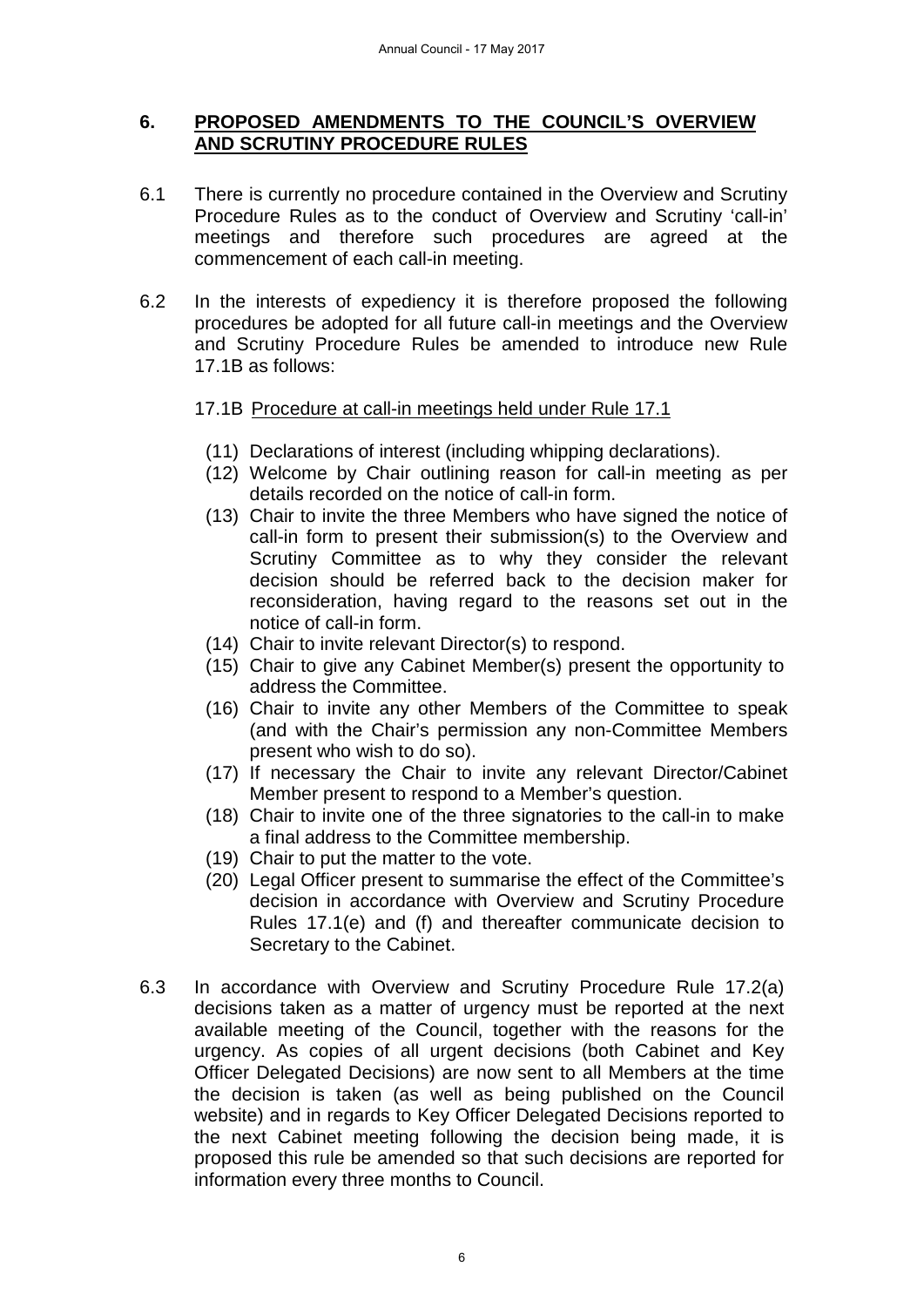6.4 As such it is proposed to amend the final paragraph of Overview and Scrutiny Procedure Rule 17.2(a) as follows:

Decisions taken as a matter of urgency must be reported to Council on a three-monthly cycle, together with the reasons for the decision(s) being urgent.

#### **7. DEVELOPMENT CONTROL COMMITTEE – PROPOSED AMENDMENTS**

- 7.1 As a result of a number of recent legislative changes with regards to planning matters in Wales it is proposed that the existing Development Control Committee be renamed to Planning and Development Committee and accordingly all references to Development Control Committee in the Council's Constitution be replaced with Planning and Development Committee.
- 7.2 Members are asked to note the commencement of the Size and Composition of Local Planning Authority Committees (Wales) Regulations 2017. These regulations prescribe requirements relating to the size and composition of local authority planning committees (and sub-committees) in Wales.
- 7.3 The requirements are that local planning authority committees (and sub-committees) are to comprise no less than 11 members and no more than 21 members of the authority. In relation to this Council and multi-member wards, only one member of the ward is eligible for appointment to the planning committee (or sub-committee).
- 7.4 The Local Authorities (Standing Orders) (Wales) Regulations 2006 require the Council to incorporate into its standing orders certain provisions relating to its staff, meetings and proceedings.
- 7.5 These Regulations have recently been amended and the Council now needs to modify its own standing orders to reflect the required amendments. The new requirements are that the Council must operate its planning committee with a quorum of 50% of the membership, rounded to the nearest whole number, in order to make decisions.
- 7.6 It is therefore recommended that the following Council Procedure Rule be amended to reflect the new requirements set out in paragraph 7.5 above as follows:

Council Procedure Rule 7. – Quorum (amended as shown in italics):

#### **Quorum**

*Save for meetings of the Development Control/Planning and Development Committee t*he quorum of a meeting will be one quarter of the whole number of Members.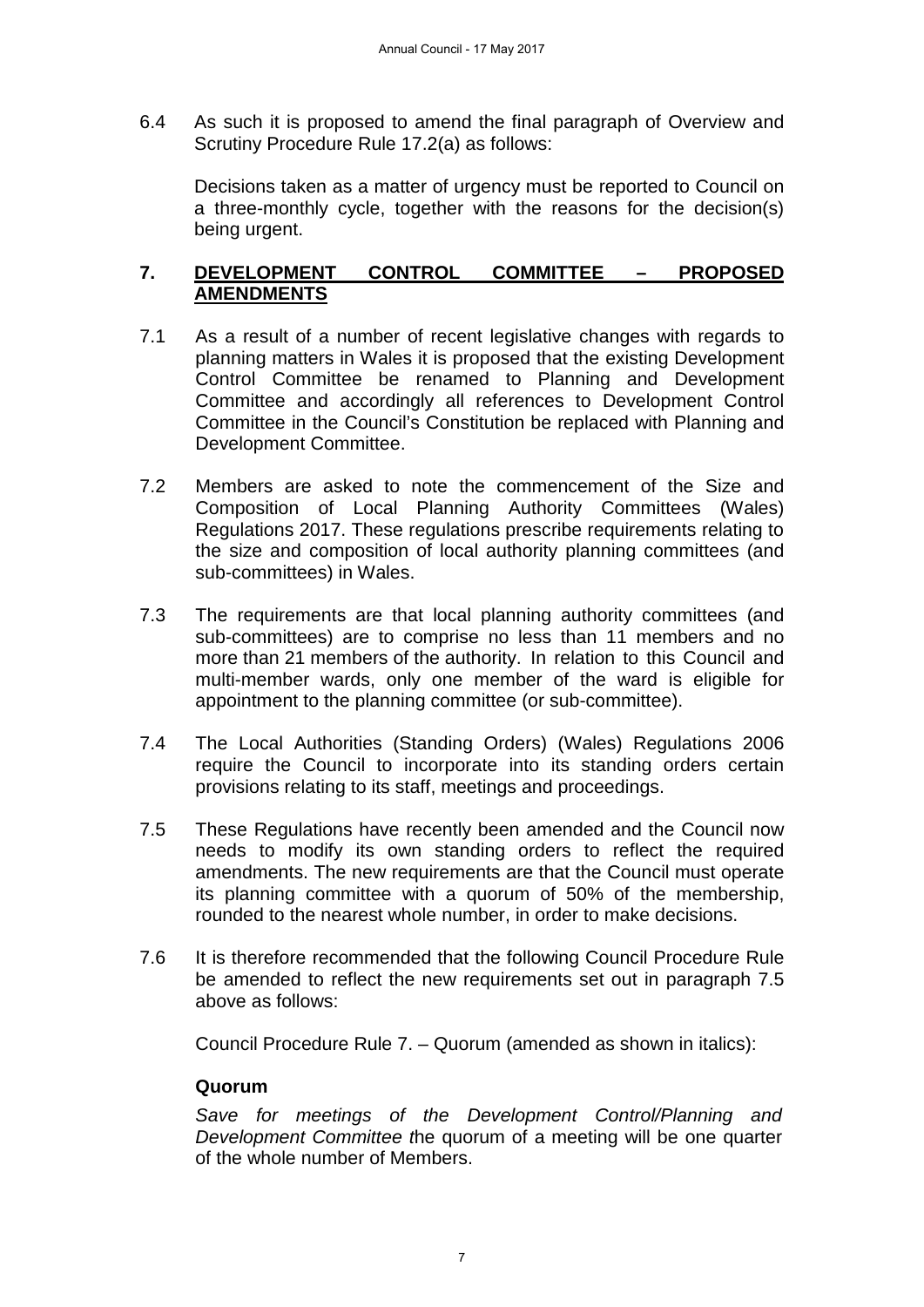During any meeting, if the Mayor*/Chair* counts the number of Members present and declares there is not a quorum present, then the meeting will adjourn immediately. Remaining business will be considered at a time and date fixed by the Mayor*/Chair*. If he/she does not fix a date, the remaining business will be considered at the next ordinary meeting.

If a Member is on Family Absence and it would be difficult to replace that Member on a temporary basis, the Mayor can request that Member to attend a meeting if it might otherwise be inquorate.

*No business is to be transacted at a meeting of the Development Control/Planning and Development Committee unless at least half of the total number of members of the Committee, rounded to the nearest whole number, are present.*

7.7 Further the Regulations now explicitly prohibit the use of substitute members in the absence of appointed members on planning committees. However this requirement is already incorporated into the Council Procedure Rules by existing Procedure Rule 22. – 'Appointment of Substitute Members for Certain Committees'.

#### **8. LAY MEMBER OF AUDIT COMMITTEE**

- 8.1 The Local Government (Wales) Measure 2011 (the 'Measure') requires the Council to appoint an Audit Committee whose membership shall comprise:
	- (a) at last two thirds must be members of the Council;
	- (b) at least one member who is not a member of the authority (lay member); and
	- (c) no more than one member is a member of the executive which executive member must not be the leader.
- 8.2 At its meeting on 25<sup>th</sup> July 2012 full Council ratified the decision of the Appointments Committee to appoint Mr. Roger Hull to the post of lay member of the Audit Committee following interviews of all applicants. Mr. Hull's term of office continued until the recent County Borough Council election.
- 8.3 In order to comply with the requirements of the Measure Council will need to determine whether or not to reappoint Mr. Hull for a further term of office until the next County Borough Council elections or initiate an appointment process for a new lay member. Statutory guidance issued by Welsh Government under the Measure recommends that a lay member should not be appointed for more than two full terms of a local authority and therefore any reappointment of Mr. Hull for a further term would be consistent with that guidance.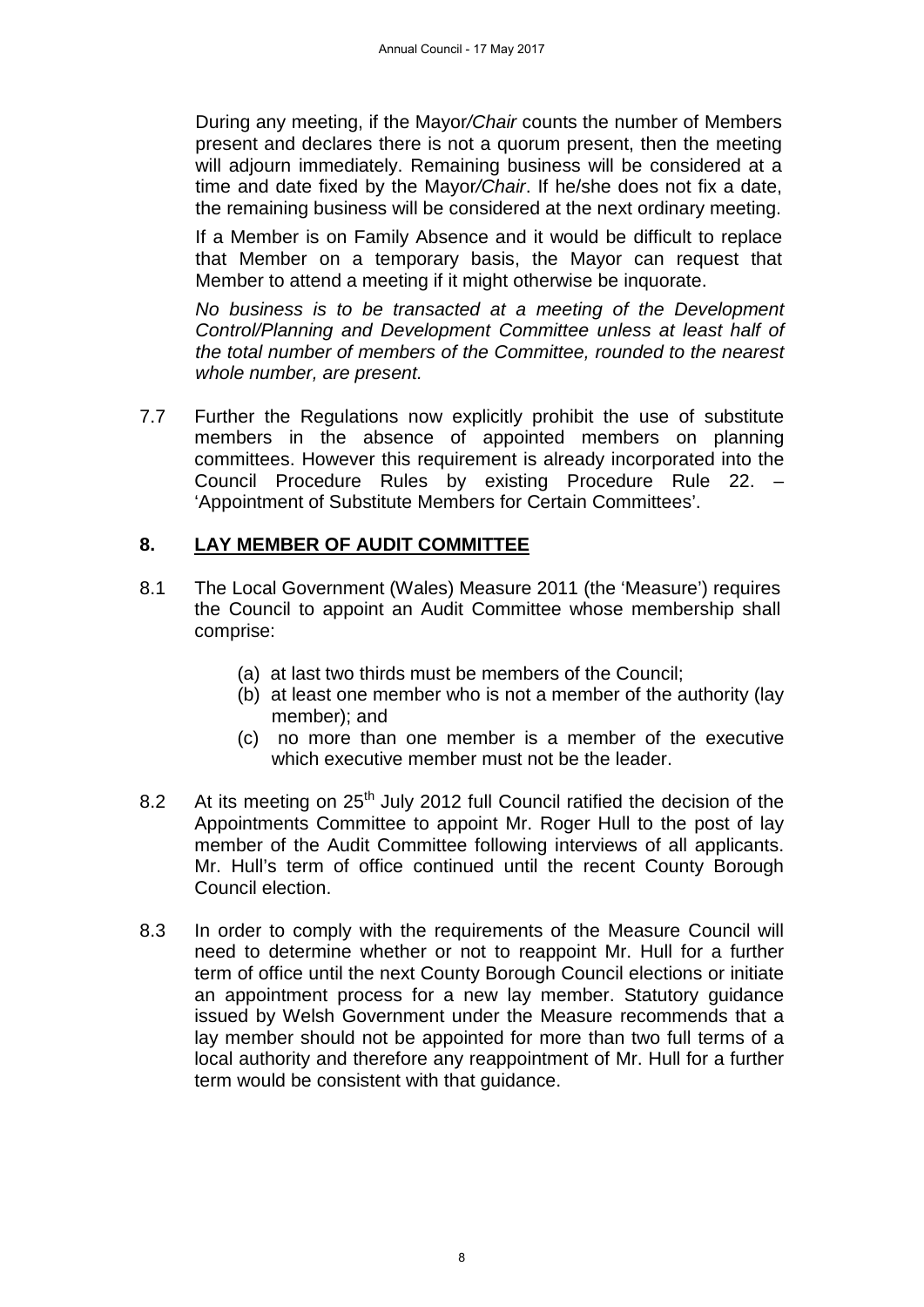Annual Council - 17 May 2017

## **LOCAL GOVERNMENT ACT 1972**

#### **AS AMENDED BY**

## **THE LOCAL GOVERNMENT (ACCESS TO INFORMATION) ACT 1985**

## **RHONDDA CYNON TAF COUNTY BOROUGH COUNCIL**

## **COUNCIL**

## **ANNUAL GENERAL MEETING**

## **17th MAY 2017**

## **REPORT OF THE DIRECTOR OF LEGAL & DEMOCRATIC SERVICES**

#### **Background Papers**

#### **PROPOSED AMENDMENTS TO THE COUNCIL'S CONSTITUTION**

Freestanding Matter

#### **Report Officer Consultees**: -

Christian Hanagan – Director of Cabinet & Public Relations Simon Gale – Service Director – Planning Simon Humphreys – Head of Legal – Planning & Environment